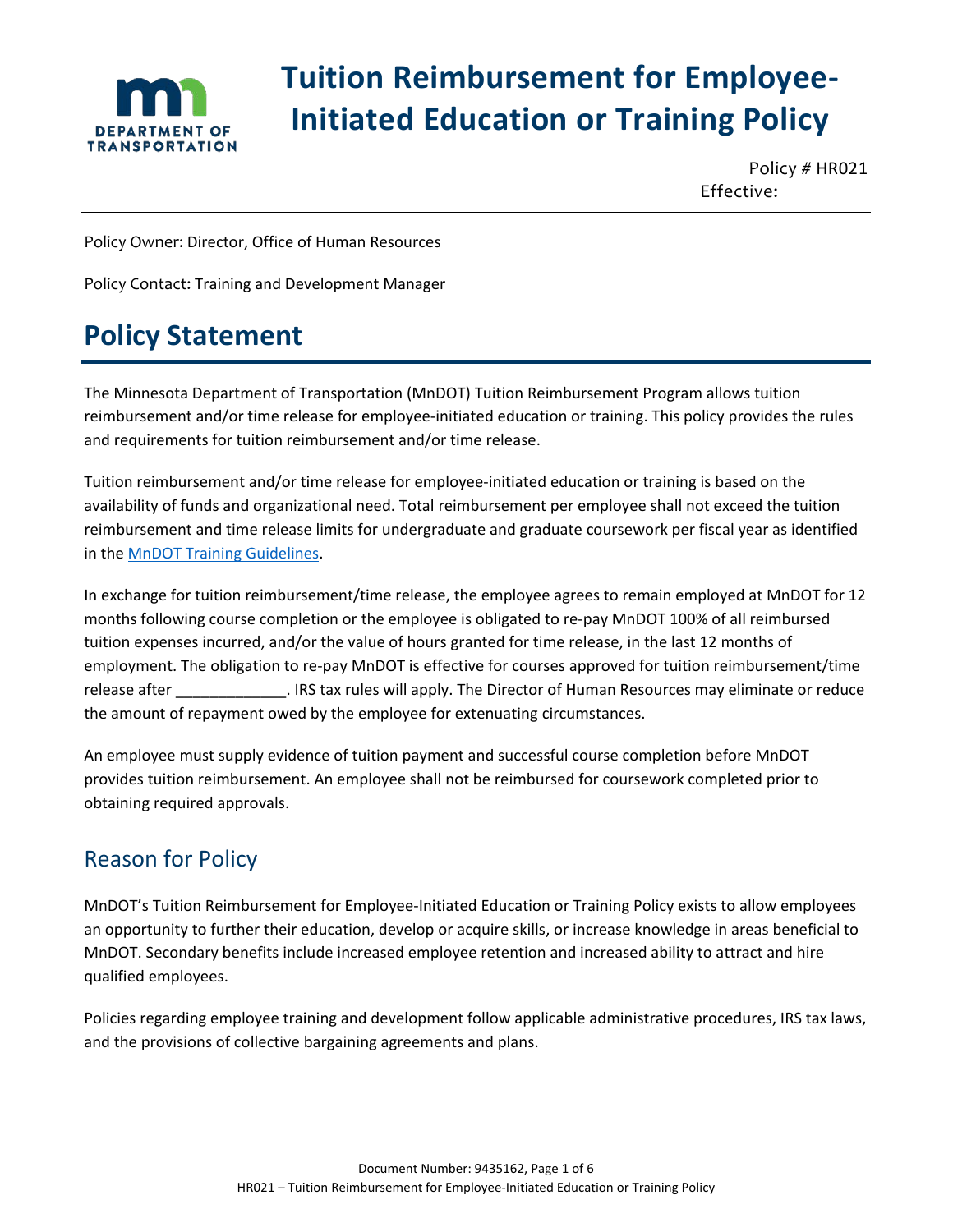### Applicability

All MnDOT employees must comply with MnDOT policies.

Key stakeholders affected by this policy include:

- Employees eligible to use the Tuition Reimbursement Program
- Managers and Supervisors
- Training Representatives

### Definitions

#### **Eligible Employees**

Permanent, non-probationary, classified employees with satisfactory work performance, working full-time or part-time.

Note: Requests for exceptions to eligibility may be made in writing to the Director of Human Resources.

### **Employee-Initiated (Non-Job Assigned) Education or Training**

Education or training that is discretionary in nature and not required by the employer.

### **MnDOT Shortage Occupation List**

A list of occupations that is reviewed and amended annually based on current job market conditions.

#### **MnDOT Training Guidelines**

Guidance on training-related activities to ensure consistency in training administration across the department.

#### **Successful Completion of a Course**

Completion of a course with a grade of C or better (2.0 - 4.0 on a GPA points scale), satisfactory, or passing.

#### **Time Release**

Authorized leave from the worksite, up to 100 hours per fiscal year, granted to eligible MnDOT employees during normal working hours for employee-initiated education or training. Release includes time spent attending class and necessary travel time to and from the course site.

#### **Time Release Recovery**

Repayment of the value of hours granted for employee-initiated education or training.

#### **Tuition Reimbursement**

Funds reimbursed to eligible MnDOT employees to cover the cost of tuition for pre-approved employee-initiated education or training following the successful completion of a course, at a rate up to 75%.

Note: Reimbursement may be granted to eligible employees in an amount up to 100% of the tuition cost for coursework that enables an employee to meet the minimum qualifications for a degree in a position identified on the MnDOT shortage occupation list.

#### **Tuition Reimbursement Recovery**

Repayment of funds already disbursed for employee-initiated education or training.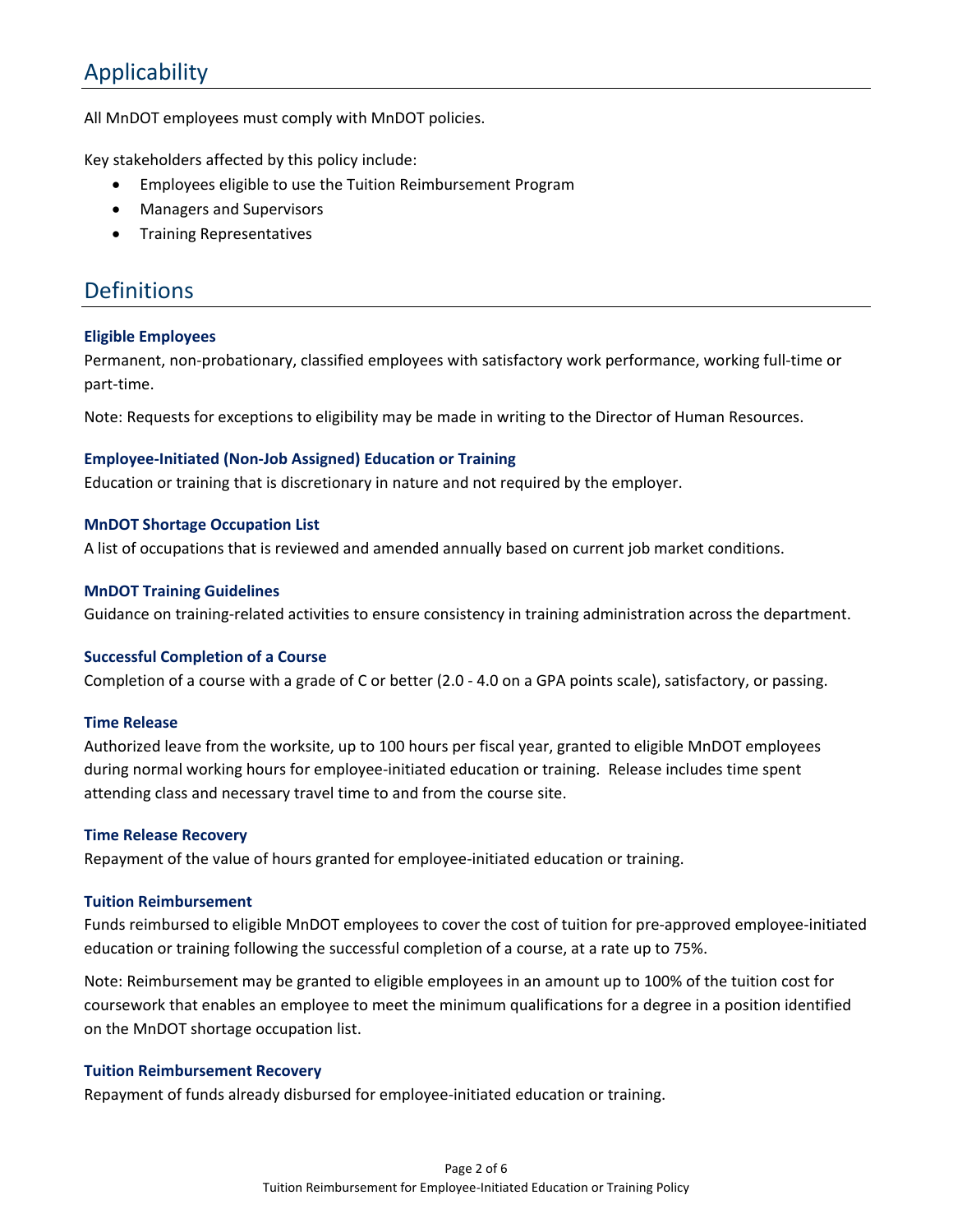### **Web-Based / Distance / Online Learning**

A delivery method that uses the Internet as an instructional tool without the student's need to attend in-person.

### Limitations

- Reimbursement for employee-initiated education or training is based on availability of funds and organizational need.
- Tuition reimbursement or time release for permanent, part-time employees shall be prorated based on the percentage of hours worked during a typical pay period.
- Reimbursement is limited to tuition, which includes online course fees for web-based / distance / online learning.
- Study abroad programs are not eligible for tuition reimbursement.
- Unsatisfactory completion of a course while using time release may result in denial of future requests.
- To be eligible for tuition reimbursement/time release, web-based / distance / online learning courses must be from a college or university accredited by a regional or national accrediting agency recognized by th[e U.S. Department of Education.](https://www.ed.gov/)
- Employee may request both tuition reimbursement and time release during the same term but **not** for the same course (to receive both tuition reimbursement and time release, employee must be taking at least 2 courses – tuition reimbursement for one and time release for the other).
- An employee agrees that in exchange for tuition reimbursement/time release, the employee will remain employed at MnDOT for a minimum of 12 full months after completion of a course. Employees who remain for more than 12 months have no obligation to reimburse MnDOT for tuition reimbursement/time release received. An employee who voluntarily leaves employment within 12 full calendar months of completing a course must reimburse MnDOT 100% of all reimbursed tuition expenses incurred, or the value of hours granted for time release, in the last 12 months of employment.

### Responsibilities

### **Employee**

- Obtain approval for education or training from supervisor and manager **BEFORE** the start of course(s).
- Maintain satisfactory work performance in position at MnDOT while completing coursework eligible for tuition reimbursement/time release.
- Follow Tuition Reimbursement/Time Release Procedures.

### **Supervisor/Manager**

- Ensure that a current Performance Review has been completed and that employee's performance is at least satisfactory.
- Review and approve or deny requests for tuition reimbursement and/or time release and recommend rate of reimbursement.
- Notify Training Representative of approval for education or training reimbursement/time release PRIOR to the start of course(s) to finalize paperwork.
- Notify Training Representative when an employee who has received tuition reimbursement/time release within the previous 12 months is leaving MnDOT.
- Follow Tuition Reimbursement/Time Release Procedures.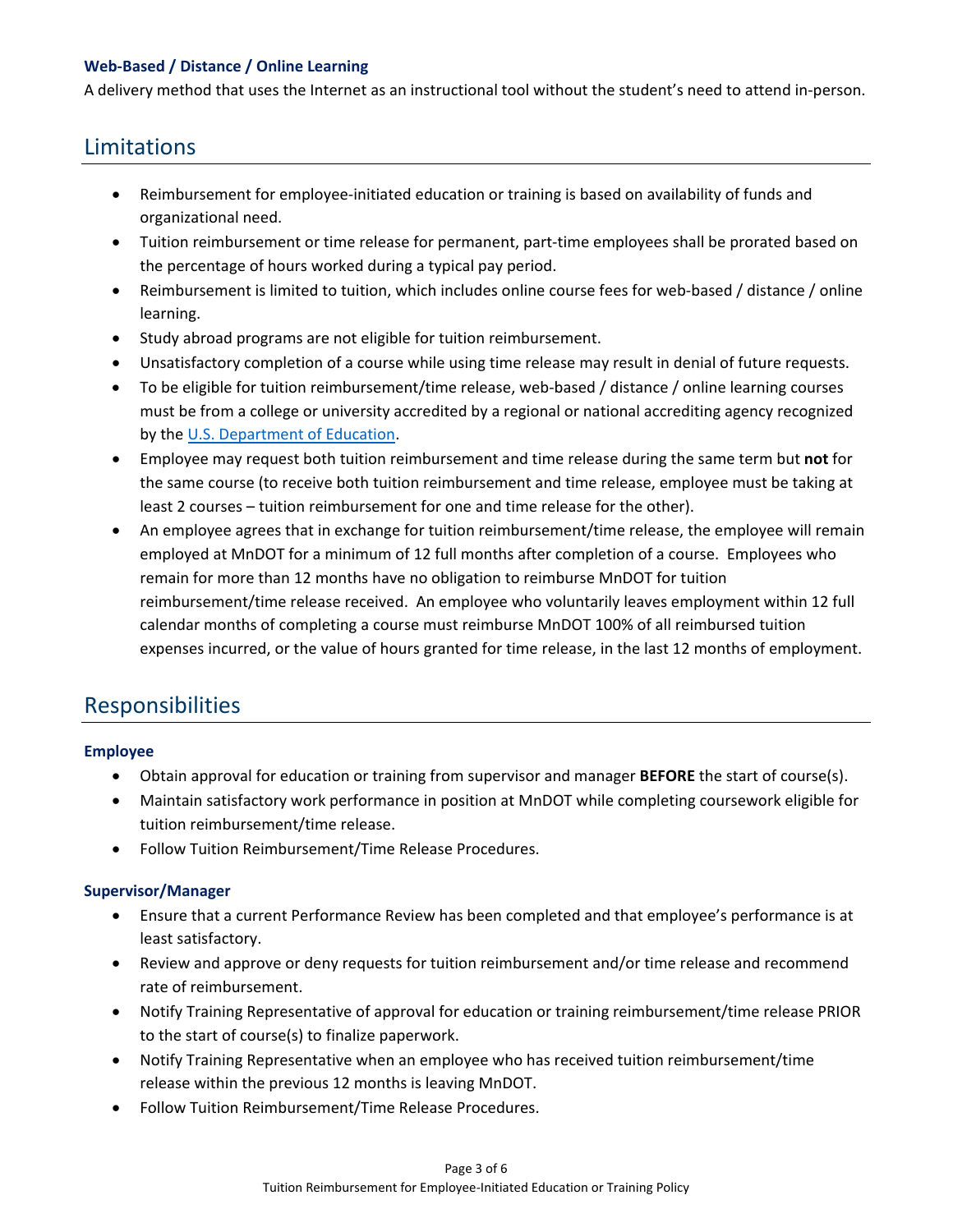### **Training Representative**

- Review and process tuition reimbursement/time release requests applying the criteria established in this policy and the Tuition Reimbursement/Time Release Procedures.
- Authorize tuition reimbursement payments upon receipt of required documentation following course completion.
- Document tuition reimbursement/time release in MnDOT's Learning Management System.
- Maintain tuition reimbursement/time release records for the District/Office.
- Work with the Human Resources Director to determine the amount of repayment an employee owes if the employee leaves MnDOT within 12 months of receiving tuition reimbursement/time release.
- Work with the Office of Financial Management to recover funds, when applicable.

### **Policy Owner (Director, Office of Human Resources)**

- Review policy every 2 years, or sooner as necessary, to ensure policy remains up-to-date.
- Ensure processes, procedures, forms, and instructions associated with policy remain current.
- Work with Policy Coordinator to revise policy and/or confirm its accuracy.
- Communicate new policies as well as revisions, reviews, and retirements to stakeholders.

### Resources & Related Information

### **Forms**

- Tuition Reimbursement Education Plan
- Employee Registration For Tuition Reimbursement/Time Release Form

### **Processes, Procedures, and Instructions**

- Tuition Reimbursement/Time Release Procedures
- [iHUB "Tuition Reimbursement How To"](http://ihub.dot.state.mn.us/training/tuitionhowto.html)

#### **Resources**

- [MnDOT Training Guidelines](http://ihub.dot.state.mn.us/training/trainingguidelines.html)
- [MMB Administrative Procedure 21](https://mn.gov/mmb/assets/Administrative-Procedure-21_tcm1059-126288.pdf)
- [U.S. Department of Education](https://www.ed.gov/)
- Internal Revenue Service [Employer's Tax Guide to Fringe Benefits](https://www.irs.gov/pub/irs-pdf/p15b.pdf)
- Business Data Catalog (BDC) accessible from employee Intranet
- MnDOT's [Policy Website](http://www.dot.state.mn.us/policy/index.html)

### History & Updates

| <b>Revision</b>          | <b>Date</b> | <b>Comments</b>                                                                                                                                                                                                                                                                                                                  |  |
|--------------------------|-------------|----------------------------------------------------------------------------------------------------------------------------------------------------------------------------------------------------------------------------------------------------------------------------------------------------------------------------------|--|
| Initial Adoption         | 06/30/1993  | Tuition Reimbursement policy transferred the approval and funding of tuition<br>reimbursement from the Finance and Administration Division to districts, offices,<br>and divisions.                                                                                                                                              |  |
| 1 <sup>st</sup> Revision | 03/22/1996  | Policy revision addressed issues of allowable amount of reimbursement, public<br>versus private institution costs, and eligibility of unclassified employees to<br>receive tuition reimbursement and was developed in accordance with the 1995<br>revisions to the Department of Employee Relations Administrative Procedure 21. |  |

Title: *Tuition Reimbursement for Employee-Initiated Training Policy (2020)*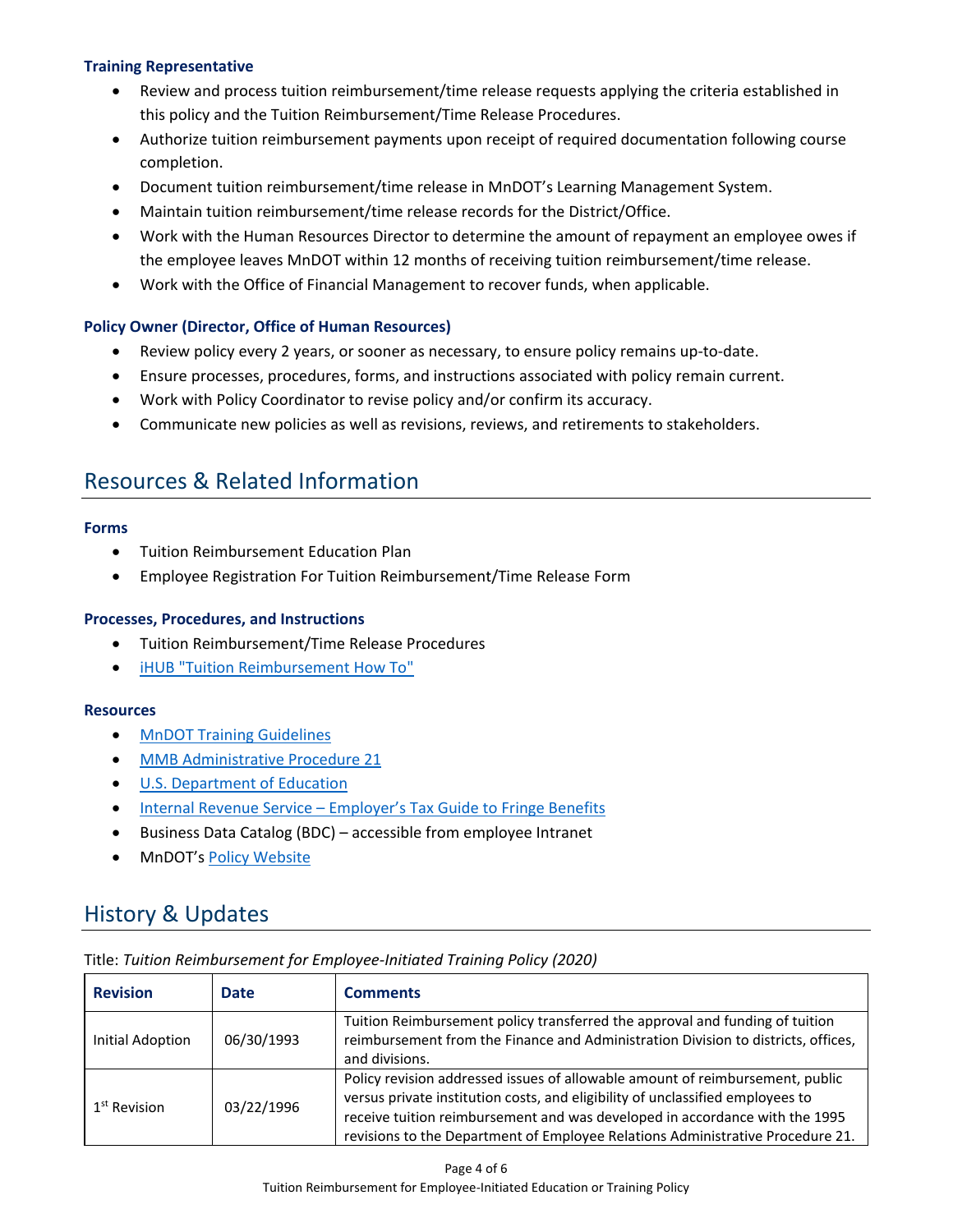| <b>Revision</b>          | <b>Date</b> | <b>Comments</b>                                                                                                                                                                                                                                                                                                                                                       |  |
|--------------------------|-------------|-----------------------------------------------------------------------------------------------------------------------------------------------------------------------------------------------------------------------------------------------------------------------------------------------------------------------------------------------------------------------|--|
| 2 <sup>nd</sup> Revision | 8/1/2000    | No data available.                                                                                                                                                                                                                                                                                                                                                    |  |
| 3 <sup>rd</sup> Revision | 10/23/2001  | The policy didn't distinguish between private and public institution rates so it<br>placed a maximum limit on the amount of reimbursement one could receive on<br>an annual basis, allowed for a pro rata reimbursement for part-time employees,<br>and allowed for up to 100% reimbursement for training in occupations identified<br>as areas of shortage in MnDOT. |  |
| 4 <sup>th</sup> Revision | 10/24/2005  | Policy updates addressed web-based/distance learning courses and refers to the<br>annual statewide training guidelines for minimum qualifications for identified<br>MnDOT occupational shortage positions and for maximum reimbursement<br>amounts allowed per fiscal year.                                                                                           |  |
| 5 <sup>th</sup> Revision |             | Policy rewritten in new policy template and procedures separated from policy.<br>Language added that refers to employee obligation to remain with MnDOT for a<br>minimum of 12 months following final tuition reimbursement payment<br>otherwise repayment is required. Language added to clarify limitations.                                                        |  |